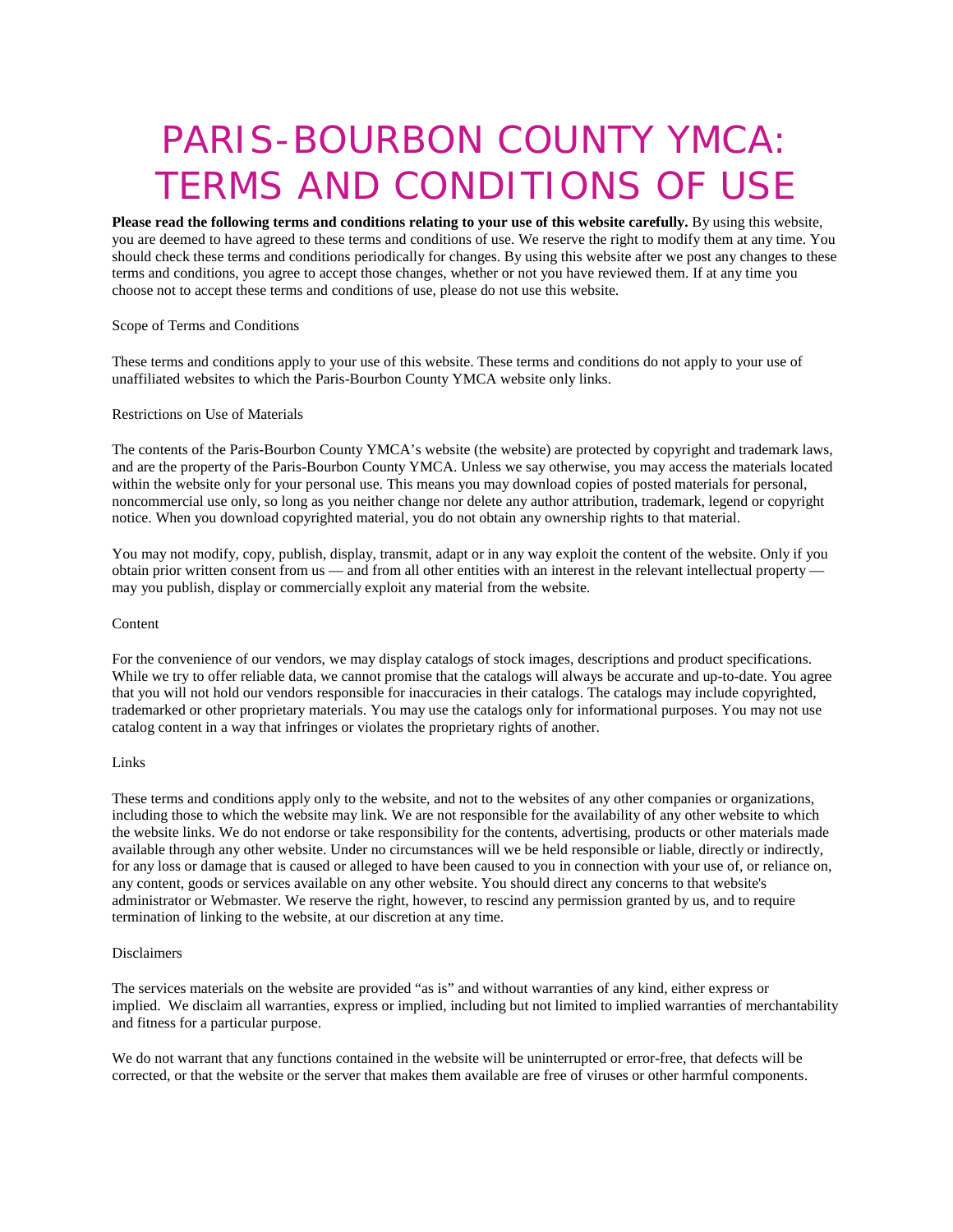We do not make any representations regarding the use or the results of the use of the services or materials in this website in terms of their correctness, accuracy, reliability, or otherwise. You assume the entire cost of all necessary servicing, repair or correction to your system.

Applicable law may not allow the exclusion of implied warranties, so the above exclusion may not apply to you.

We do not endorse, warrant or guarantee any products or services offered on the website. We are not a party to, and do not monitor, any transaction between users and third-party providers of products or services.

### Limitation of Liability

Under no circumstances, including but not limited to negligence, will we be liable for any special or consequential damages that result from the use of, or the inability to use, the materials on the website, or any products of services provided pursuant to the website, even if advised of the possibility of such damages. Applicable law may not allow the limitation or exclusion of liability or incidental or consequential damages (including but not limited to lost data), so the above limitation or exclusion may not apply to you. In no event shall the total liability to you by us or any of our licensors or suppliers for all damages, losses, and causes of action (whether in contract, tort, or otherwise) exceed the amount paid by you to us, if any, for accessing the website.

## No Personal Advice

The information contained in or made available through the website cannot replace or substitute for the services of trained professionals in any field, including, but not limited to medical or legal matters. In particular, you should regularly consult a doctor in all matters relating to physical or mental health, particularly concerning any symptoms that may require diagnosis or medical attention. We make no representations or warranties concerning any treatment, action, or application of medication or preparation by any person following the information offered or provided within or through the website. We will not be liable for any direct, indirect, consequential, special, exemplary or other damages that may result, including but not limited to economic loss, injury, illness or death.

# Privacy Policy

We are committed to protecting your privacy and security and have explained in detail the steps we take to do so. We urge you to read our Privacy Policy below.

#### Indemnity

You agree to defend, indemnify and hold us harmless, and our officers, directors, employees and agents, from and against any and all claims, damages, obligations, losses, liabilities, costs or debt, and expenses (including but not limited to attorney's fees) arising from: (i) any breach by you of any of these terms and conditions, (ii) your content and materials, (iii) your use of materials or features available on the website (except to the extent a claim is based upon infringement of a third party right by materials created by us) or (iv) a violation by you of applicable law or any agreement or terms with a third party to which you are subject.

#### Jurisdictional Issues

We control and operate this website from our offices in the United States of America. We do not represent that materials on the website are appropriate or available for use in other locations. Persons who choose to access this website from other locations do so on their own initiative, and are responsible for compliance with local laws, if and to the extent local laws are applicable.

## Miscellaneous

These terms will be governed by and construed in accordance with the laws of the Commonwealth of Kentucky, without regard to any principles of conflicts of law. You agree that any action of law or inequity that arises out of or relates to these terms will be subject to binding arbitration in accordance with the Commonwealth of Kentucky and will be arbitrated in Paris, Ky. If any of these terms and conditions is found unlawful, void, or for any reason unenforceable, then that provision will be considered severable from the remaining terms and conditions, and will not affect the validity and